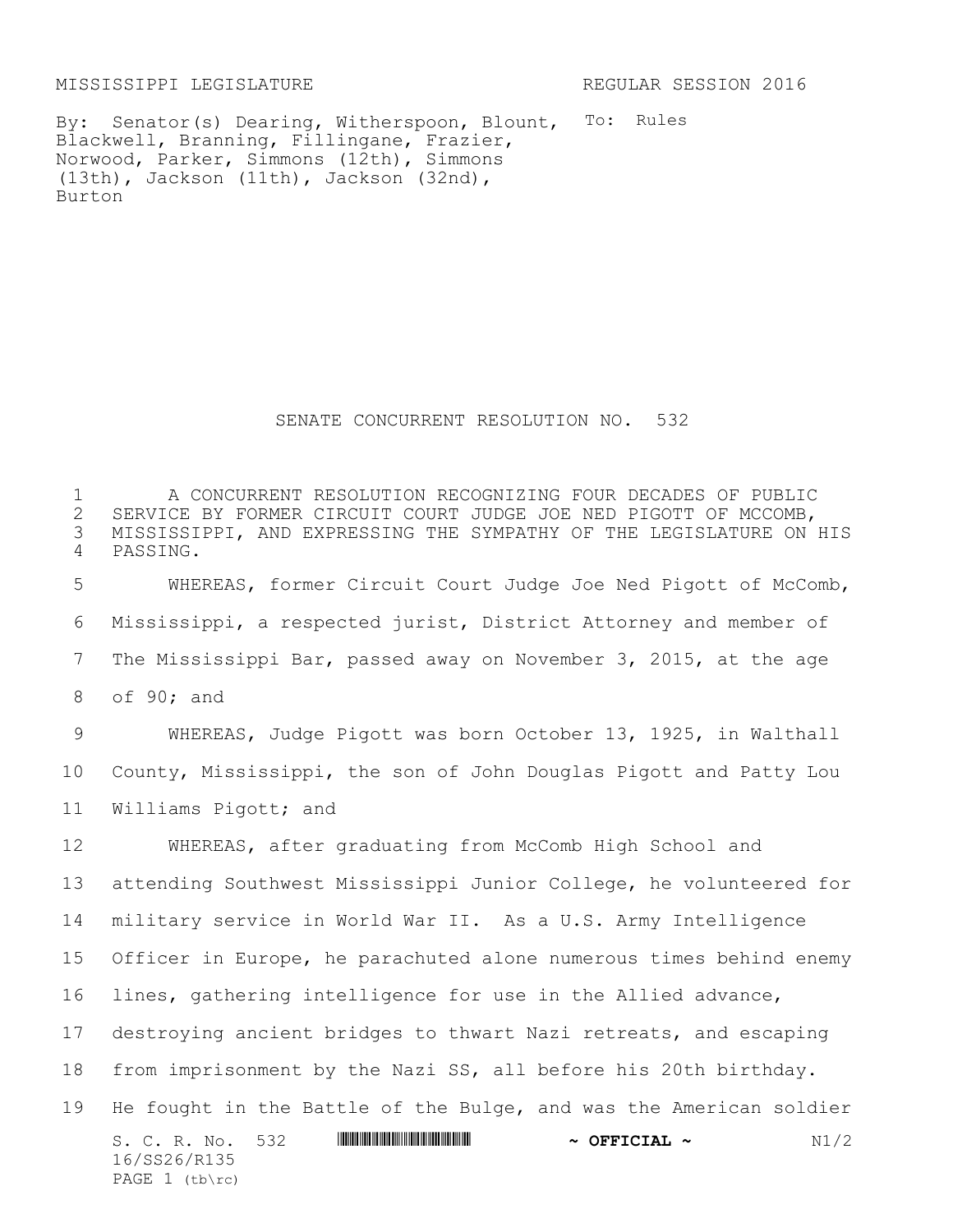who ordered a mob in Milan, Italy, which had hung the body of Italian Dictator Benito Mussolini, to cut the body down and disperse; and

 WHEREAS, after World War II, Joe attended the University of Mississippi and its law school, fulfilling his childhood dream of becoming a lawyer. He began practicing law in 1953, and later that year married Lorraine Holleman, beginning over 61 years of marriage, ending with Lorraine's death in June 2015; and

 WHEREAS, in 1955, Joe began four decades of public service, first as Pike County Attorney, then as District Attorney for Pike, Walthall, Lincoln and Copiah Counties, and then as the only Circuit Court Judge for the same counties between early 1975 and mid-1992. He also served without pay as the Board Attorney for the McComb Public School District during the 1960s; and

 WHEREAS, as a practicing lawyer, prosecutor and judge, Joe Pigott was widely respected for his knowledge of the law, and for his gifts at storytelling. National Public Radio's Storycorps Project twice selected stories told by him, one from his courtroom life and one from his childhood, for national broadcast. He was a supporter of the Pike-Amite County Library, the Pike County Arts Council, and the Mississippi's Toughest Kids Foundation; and WHEREAS, Joe Pigott is survived by four of his children: Brad Pigott (Margaret), Linda Pigott Robinson (Tom), James Holleman Pigott and John William Pigott; four grandsons: David Pigott, Christopher Robinson, Chris Pigott and Carter Robinson;

S. C. R. No. 532 **\*\*\* AND \*\*\* AND \*\*\* AND \*\*\* OFFICIAL ~\*** 16/SS26/R135 PAGE 2 (tb\rc)